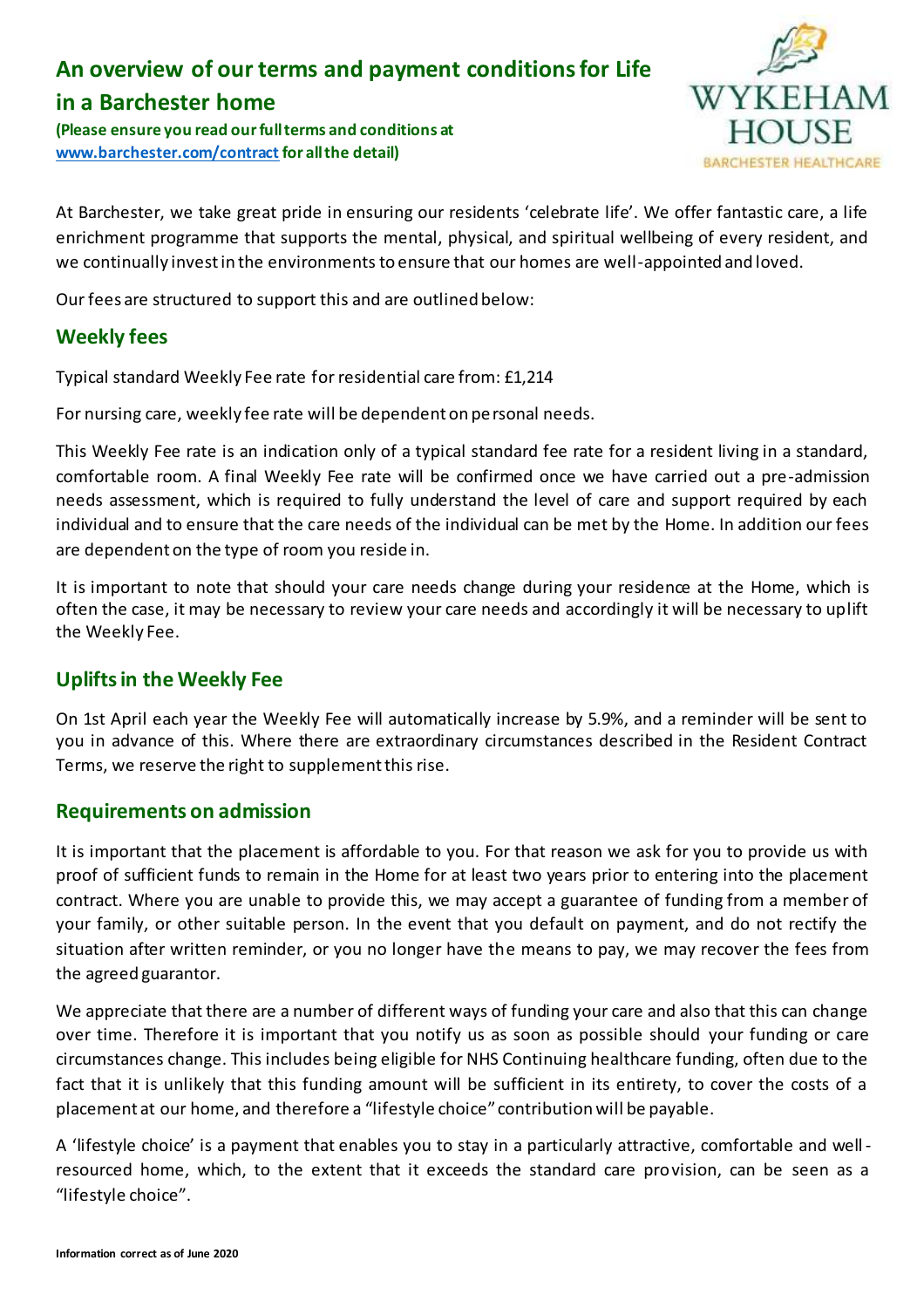The NHS Continuing Healthcare funding payment is unlikely to be sufficient to cover the full service we offer in our well-appointed, comfortable and well-resourced Barchester Home. If you wish to stay or remain in our Home, and we are able to provide the care you need, we will advise you of a "lifestyle choice" contribution.

Similarly, where you are assessed as eligible for local authority funding, the sum paid by the local authority may not (and is unlikely to) cover the full Weekly Fee we charge for the same reasons referred to above in respect of continuing healthcare fees, namely that the payment is made out of the public purse and covers only standard care provision rather than residence in our well-appointed Home. In order to stay, or remain in our Home it will therefore often be necessary to pay a "top up" to bridge the difference. Any "top-up fee" is usually paid by another person, usually a relative or significant person in your life. We reserve the right to terminate the placement if no "top up" payment is provided and hence it is important that you consider this when accepting a placement at our Home.

### **Refundable Deposit**

Upon admission to the Home, we will collect a Refundable Deposit, equivalent to two weeks' Weekly Fee. Full details about how this deposit is used can be found in our Resident Contract Terms available on our website and as a link below. The Refundable Deposit will be returned to you or your estate (minus any relevant deductions, as set out in the Resident Contract Terms with a breakdown of any such deductions (if applicable)) as soon as practicable and ordinarily within 28 days following termination of the placement and, in the event of death.

#### **Monthly Payment**

Payments are made calendar monthly, in advance, by direct debit which must be set up on admission to the Home. Prior to the direct debit being set up, your initial payment will need to be paid in advance by BACS or card payment and will be charged pro rata from your date of admission up until the commencement of the first direct debit collection.

#### **What's included in the fee**

Our weekly fee includes items that you'd expect as part of your day-to-day living. Such as, 24 hour routine care in the Home and assistance with personal care; your bedroom and access to all facilities; heating and electricity costs; all meals (including a choice of meals), snack and drinks prepared daily by our chefs; housekeeping and laundry services; liaison with outside agencies e.g. medical practitioners and district nurses; activities and life enrichment programme (including routine trips out of home) and WiFi intemet access.

Please note, the Weekly Fee excludes the following (by way of example only): personal newspapers; personal flowers; smoking or vaping materials; personal toiletries; hairdressing; dental care; manicures; beauty treatments; podiatry care or special outings e.g. theatre tickets. Further, the fee does not cover accompanying you to medical or similar appointments. Where such accompaniment is arranged this will be charged separately at a reasonable rate.

# **End of Life**

We are committed to do our best to ensure that everyone who chooses to stay with us to the end of their life should die well cared-for and with dignity. We pride ourselves on providing an exceptional after death service, in line with this commitment and as a result charge the After Death Service Fee.

The After Death Service Fee is a charge that is equivalent to the Weekly Fee (for 7 days). This ensures your family are not forced to schedule clearing your room ahead of dealing with other matters which they may